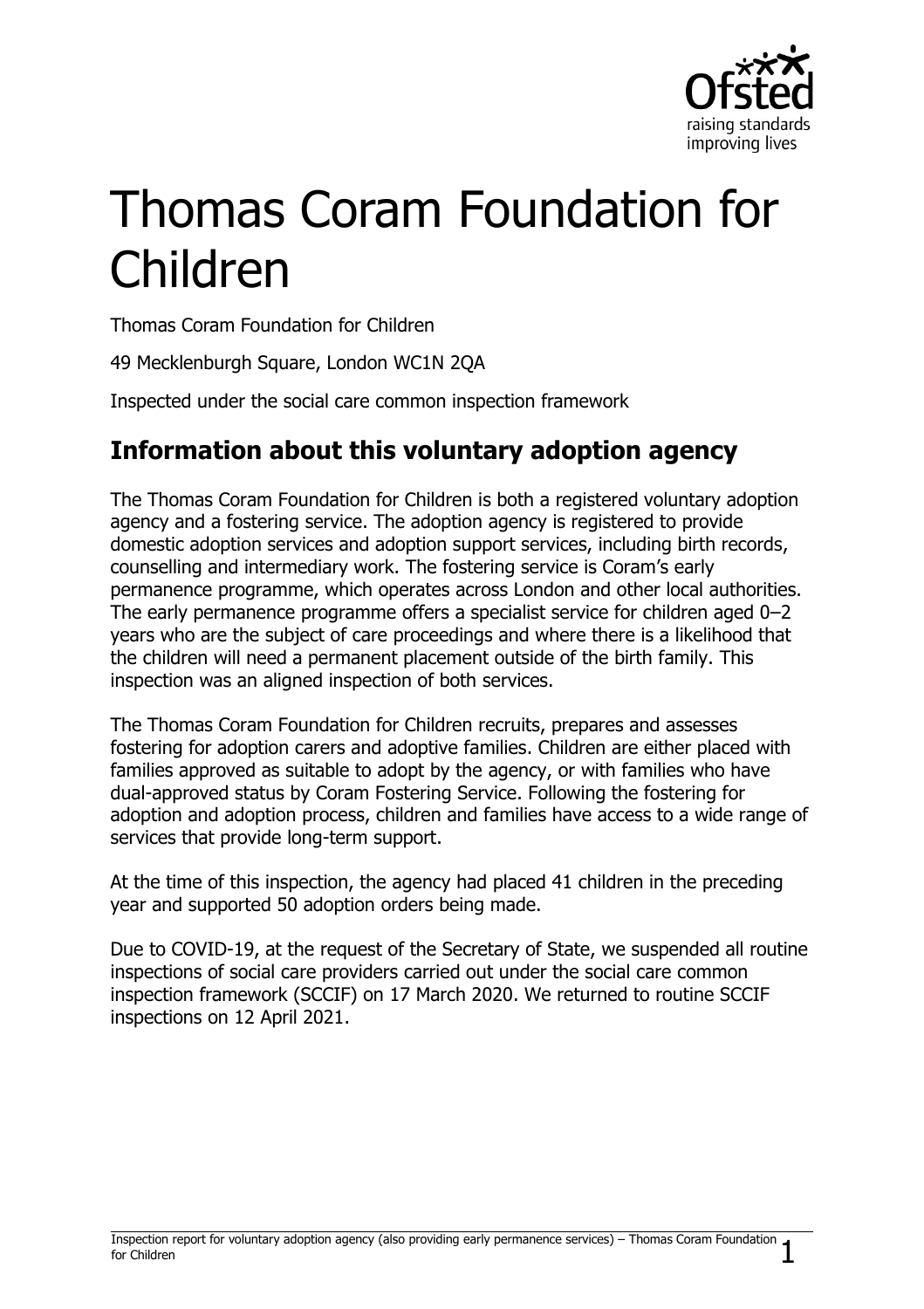

#### **Inspection dates: 15 to 19 November 2021**

| <b>Overall experiences and progress of</b><br>service users, taking into account | outstanding |
|----------------------------------------------------------------------------------|-------------|
| How well children, young people and<br>adults are helped and protected           | good        |
| The effectiveness of leaders and<br>managers                                     | outstanding |

The voluntary adoption agency provides highly effective services that consistently exceed the standards of good. The actions of the voluntary adoption agency contribute to significantly improved outcomes and positive experiences for children, young people and adults.

**Date of previous inspection:** 2 October 2017

**Overall judgement at last inspection:** outstanding

**Enforcement action since last inspection:** none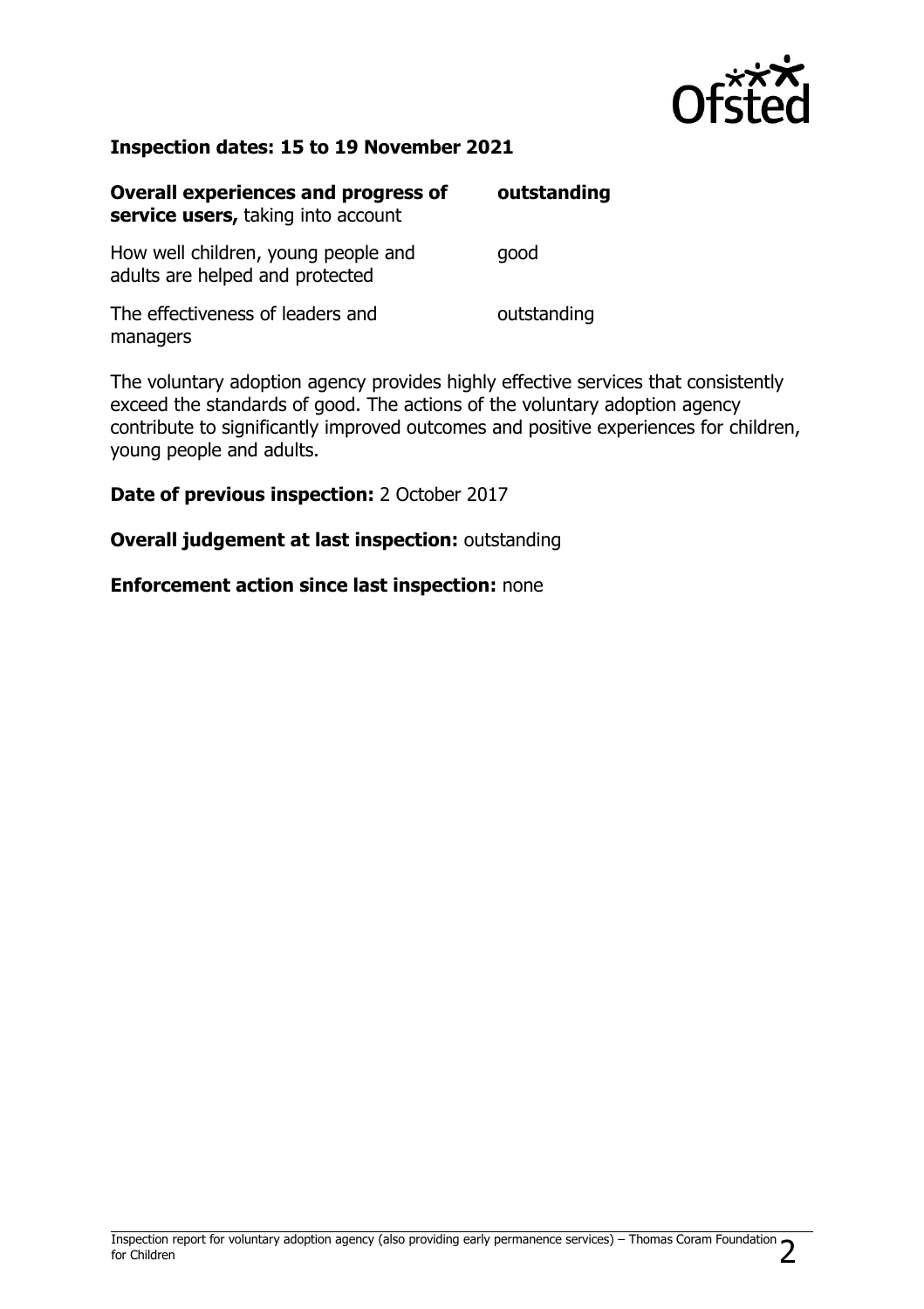

# **Inspection judgements**

#### **Overall experiences and progress of service users: outstanding**

Adopted children and their families receive exceptional services from this agency. Highly skilled and professional staff prepare adopters and early permanence foster carers to understand the impact of developmental trauma in children's early life experiences. The progress that children and adopters make is excellent, considering their starting points. The agency is leading early permanence and adoption work in all its aspects.

Partnership working remains a real strength for this agency. The responsible individual has led Coram into becoming the host of a fifth regional adoption agency in London, Coram Ambitious for Adoption. The development of the regional agency in conjunction with other London boroughs and one council is impressive. The partnership working is leading to greater opportunities for embedding good practice more widely to a larger audience and this is increasing the pool of potential adopters for children. The adoption support offer is also being widened and adapted within the regional adoption agency.

Prospective adopters receive high-quality preparation, assessment and support which enables them to understand the needs of the children waiting for adoptive families. The agency is constantly thinking about how to improve and support adopters within this process. For example, new initiatives in the vetting and application stage of assessment help to ensure that the right people are selected to offer a child-focused service.

Despite the generally young age of children being adopted, children's views, wishes and feelings are understood and considered through observation and through therapeutic services offered. Older children have been encouraged to participate; for example, one child spoke to adults at National Adoption Week and made a speech encouraging families to adopt.

One of the key positive features of this agency is the relationship-based work that takes place. There are long-standing and positive relationships between staff and adopters. There is stability and consistency within the staff team, which means that adopters keep the same worker throughout the assessment and introductions. In addition, some adopters have returned for the second time and had the same worker. Adopters spoken to give overwhelmingly positive feedback about the services they received. For example, one adopter stated: 'I strongly recommend this agency; they are very different from other agencies, they don't forget us, we have lifelong support. This gives us peace of mind,' and several other adopters told inspectors that the agency is their lifeline.

The agency accesses specialist therapeutic support to strengthen attachment and life-story work. This helps children to make sense of their early life experiences before moving in with their adoptive families. In addition, adopters are well trained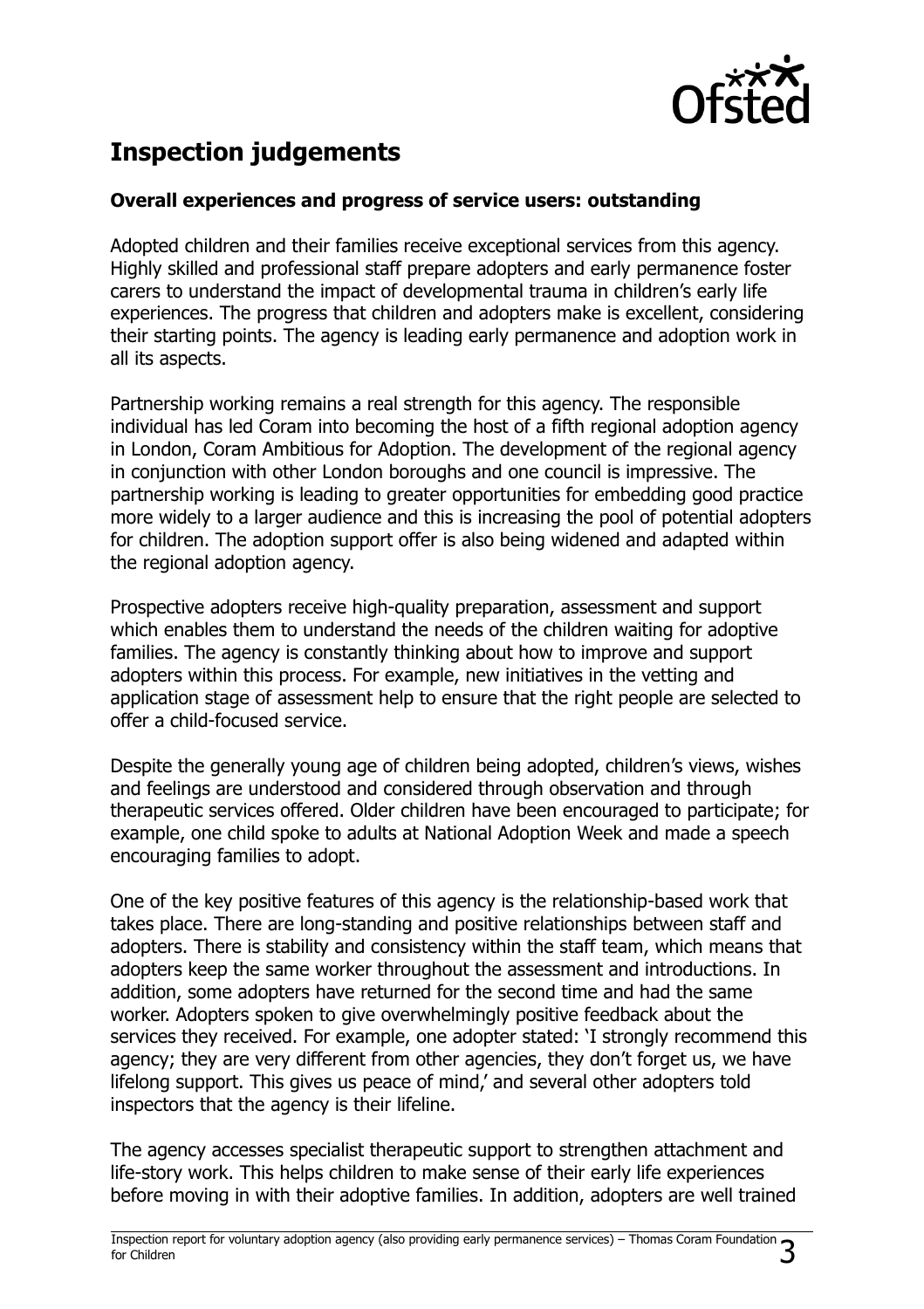

to support children to learn how to regulate their emotions. Children are afforded good access to health and education services. There is strong evidence of good multi-agency work. In several cases, the adoption support social workers have supported schools to understand the developmental trauma of children who are adopted.

The adoption support offer is impressive and covers every aspect of the adoption process. Prospective adopters say that the support they receive is effective and comprehensive. Examples of this support include a range of evidence-based interventions, creative therapies, mentalisation-based therapies, child and family psychological interventions, therapeutically informed social work, parenting skills and parenting workshops. In addition, there is also access to birth records and specialist support and workshops for parents who are parenting Black, Asian and mixedethnicity children or Muslim children.

The practice at this agency is innovative and progressive. Children make excellent progress as a direct result of carefully planned assessments, introductions and support offered. As a learning and teaching environment, the agency supports good practice by disseminating early permanence training and through its continued involvement in developing services for the sector. One example of this is a pilot of a mindfulness programme for adoptive parents, 'Caring for Me, Caring for You.'

#### **How well children, young people and adults are helped and protected: good**

Children are protected from any potential or actual harm. The organisation has a specialist post overseeing safeguarding and quality assurance, in addition to the Head of Adoption Service, who is the agency safeguarding lead. This ensures regular review of safeguarding arrangements to determine any themes or areas of specific concern. Adopters are supported through preparation training which informs them about the needs of children who have been at risk of abuse or who have suffered any type of significant harm in their early years.

Adopters feel that their concerns are taken seriously, and they can make contact and discuss any aspects of their children's care and protection at any time. They are helped to understand how children can and will trigger uncomfortable reactions in them, which will often require professional help and support to manage.

The agency runs a series of Incredible Years® training programmes for adopters on all ages and stages of their children's development. These parenting groups help parents to understand triggers for behaviour, and they are given helpful strategies to manage behaviours and set clear and helpful boundaries for children.

The agency has taken on advice from a previous recommendation about thematic safeguarding risks and has included this in the preparation training and as part of the ongoing training offer. This helps parents to consider very real risks that social media brings, especially where children already have specific vulnerabilities.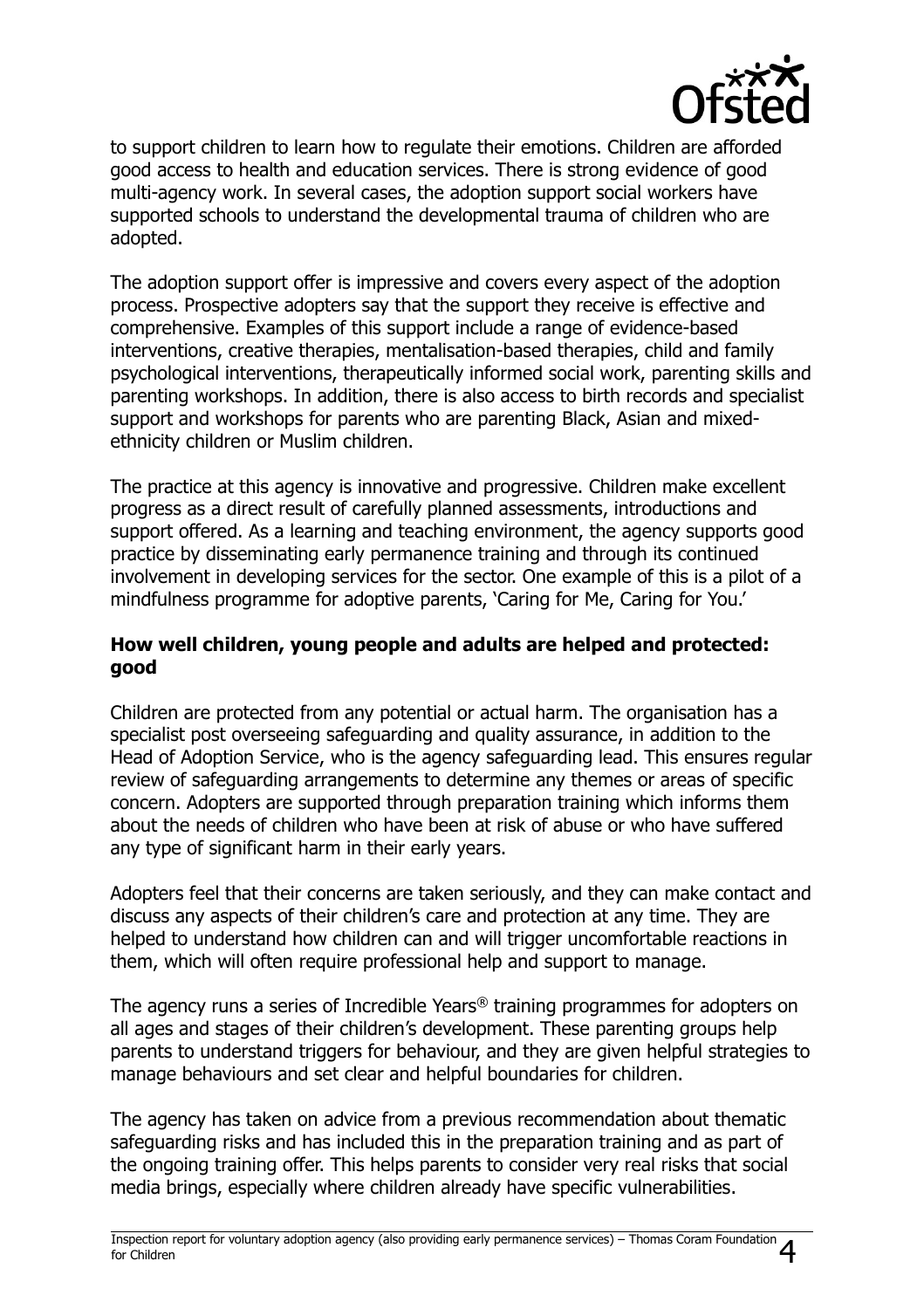

The agency understands and follows the correct procedures to ensure that children are protected. Any concerns of abuse or neglect, either current or historical, are reported swiftly to the appropriate authority. Clear records of any child protection or safeguarding incidents are kept and updated. There is further oversight of any child protection issues by the safeguarding lead of the organisation to consistently pick out any emerging themes or training needs.

Although swift and appropriate actions are taken to ensure that children are protected, a shortfall has been identified in the agency's reporting to the regulator where allegations against foster carers/adopters have been made. It is clear, despite this potential shortfall, that no children have been placed at any risk as a result and appropriate arrangements have always been made for their safety first.

The agency has a clear system for safer recruitment of staff which is effective in preventing unsuitable adults from being allowed to work with children. A few minor shortfalls were identified in this system. This is in respect of ensuring that copies of relevant qualifications are seen, retained and recorded and in the verification of panel members references.

The agency has effective links with its host authority's designated officer and safeguarding teams. Staff members have benefited from the safeguarding partnership training on offer. The agency has ensured that it has knowledge of other safeguarding partners in areas where children are placed and wherever it has been necessary to discuss or report any concerns.

There is a strong emphasis on keeping children safe within the preparation and post-adoption support offer. A very experienced and consistent staff team manages any risk for children effectively and offers support and interventions to prevent placements disrupting. This is strong practice and has prevented children from suffering a placement breakdown and move.

#### **The effectiveness of leaders and managers: outstanding**

Leaders and managers provided an outstanding service. The agency is led by an inspirational and forward-thinking responsible individual who is passionate about outcomes for children. In addition, there is a strong operational manager for adoption services and a recently registered manager for the early permanence service. The service is constructed with a clear child focus and an ambition to grow and develop a consistent offer to all children and their adoptive families.

As well as the senior leadership group, a strong and experienced group of managers lead and manage different parts of the operational services successfully. They know children and adopters extremely well and can demonstrate the impact the agency has on children's outcomes.

The agency has a consistent, committed and highly experienced workforce. Staff bring a resource collectively which is built on years of shared experience and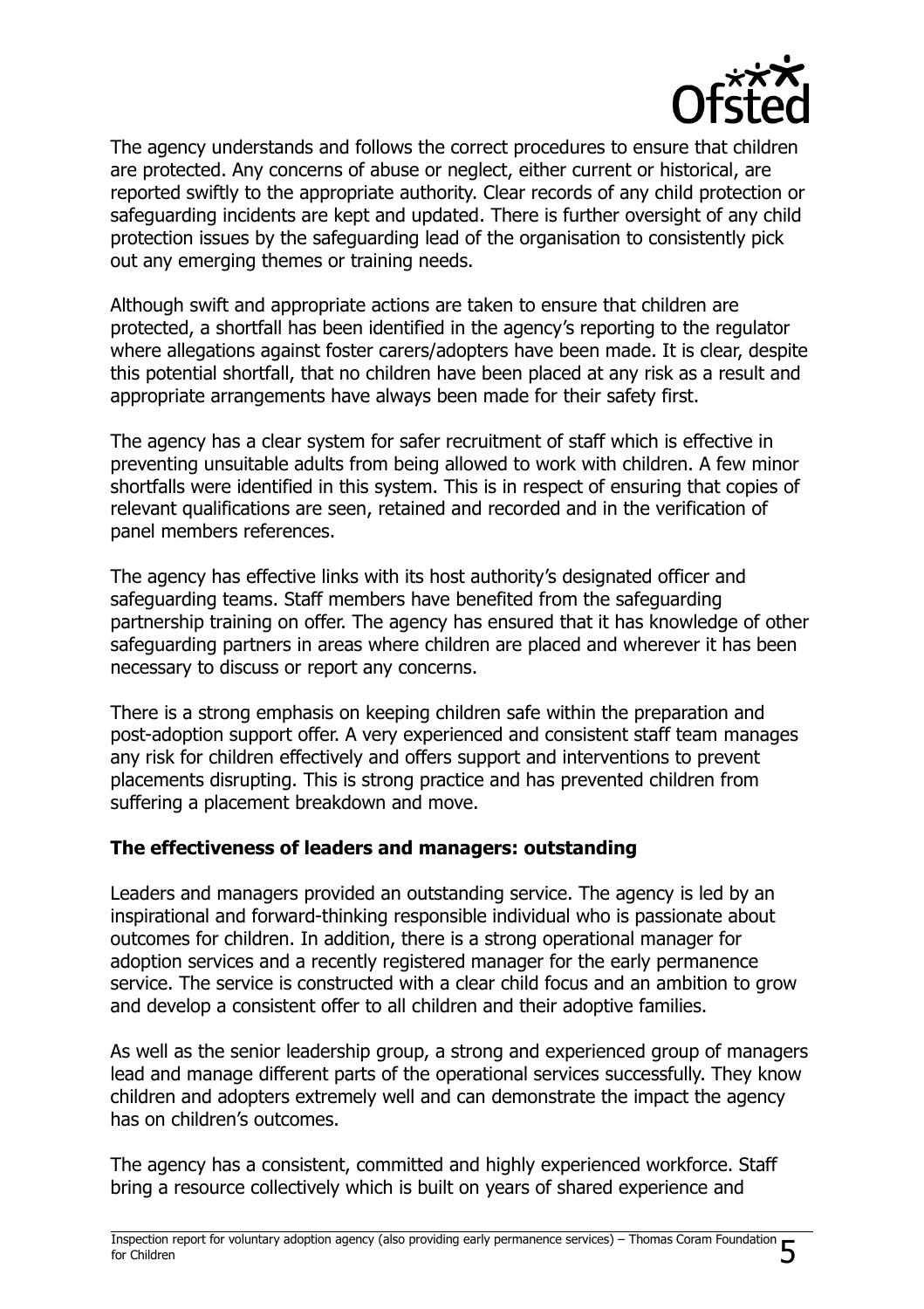

learning. The overarching focus of all the staff is the children and this shines through in the high-quality services and support they receive.

Staff and managers enjoy strong arrangements for supervision, training and support. Staff also benefit from reflective discussion groups to think about adopted children and families. There are processes for induction, progression and ongoing development which staff spoke about and have benefited from. All staff gave positive feedback about their experiences of working for the agency and hold a shared responsibility to keep the focus on improving outcomes for children.

This agency is a learning organisation, and welcomes challenge and uses feedback for reflection and improvement. Regular audits, supervision, complaints, feedback and panel quality assurance are all used to reflect and learn on how to improve practice and strengthen the offer for children and adoptive families.

Strong leadership has started addressing the diversity issues for children awaiting adoption. This ambition is being tirelessly taken forward in planning, training, recruitment, family finding and supporting adopted children and their families.

Leaders and managers have taken on board recommendations from the previous inspections and used these to develop and improve their service further. The training offer has considered thematic safeguarding issues. The diversity issues raised in the last fostering inspection have focused thinking and a working group was established to consider the agency response. Training for staff and support groups for Black, Asian and mixed-ethnicity and Muslim adopters and children have been established. Scrutiny of all the activities of the agency and a focus on thinking about unconscious bias and promoting more diversity in the recruitment of adopters have led to some excellent and positive changes. Recruitment rates for Black, Asian and mixedethnicity carers are up by 40% this year and the central list of the panel is more reflective of the community and the children and families it serves.

The agency continues to advocate for children and holds high expectations and aspirations for children. Staff work hard to fulfil this expectation and support adoptive families to support children. The agency uses an electronic recording system and records are clear and evaluative, and are written with children in mind.

#### **The effectiveness of early permanence arrangements:**

The agency fostering service innovatively leads the sector in its inspiring promotion of early permanence. The registered manager has highly specialist knowledge of early permanence which helps carers understand the process involved. She has developed and embedded early permanence thinking into the regional adoption agency, ensuring that children are placed with fostering for adoption carers at the earliest opportunity to achieve the best outcomes for them.

The agency is forward-thinking and wishes to embed early permanence work throughout the sector. The agency creates a culture of aspiration and positivity through established professional relationships with central government, local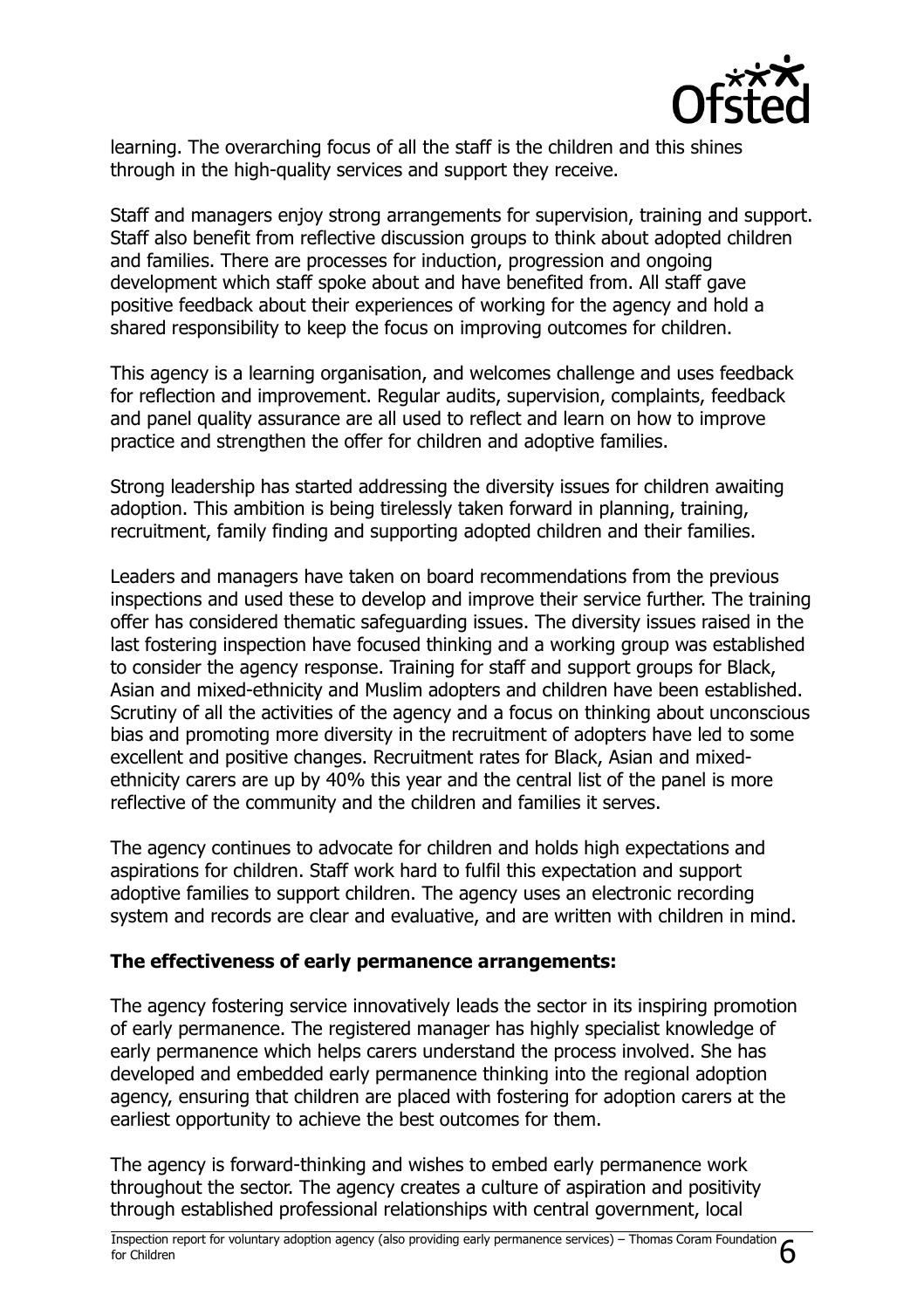

authorities, partner agencies and the regional adoption agency. The registered manager has produced a wide range of good practice resources, which include guides, publications and training videos, some of which have been adopted by other agencies as well as nationally.

As part of the regional adoption agency, the agency has family finding social workers placed in local authorities. They identify and track children for early permanence placements. They are the first point of contact for local authorities and the link with the regional adoption agency. This ensures that stability and positive early life chances are maximised for children awaiting adoption.

The registered manager for early permanence works closely with the family finders. This strengthens collaborative work with local authorities. The registered manager provides specialist training and runs an early permanence reflection group. This gives staff and professionals opportunities to be creative and develop their understanding in relation to all elements of adoption.

Fostering for adoption carers have access to outstanding quality assessment, preparation, approval, matching and after-placement support. Fostering for adoption carers receive practical support as well as theory- and research-based solutions, which enables them to develop resilience and understanding. For example, specialist training and therapeutic support offered to fostering for adoption families help them to understand their children's behaviours and build stronger attachments.

Fostering for adoption carers are helped with comprehensive safer care planning which includes thinking about all aspect of childcare. Fostering for adoption carers are well prepared through carefully planned training to consider birth family contacts and the expectations about children potentially returning to birth families.

Children benefit from a culturally diverse, highly experienced panel, which dually approves fostering for adoption carers and adopters. Panel members have a thorough understanding of early permanence and the importance of making decisions in children's best interests. The panel is significantly influential, fulfilling its quality assurance and gatekeeping role for the agency. The agency decision-maker is highly effective in her role and promptly considers all applications.

## **What does the voluntary adoption agency need to do to improve? Statutory requirements**

This section sets out the actions that the registered person(s) must take to meet the Care Standards Act 2000, the Voluntary Adoption Agencies and the Adoption Agencies (Miscellaneous Amendments) Regulations 2003, the Adoption Agencies Regulations 2005, the Fostering Services (England) Regulations 2011 or any other relevant legislation, and the national minimum standards. The registered person(s) must comply within the given timescales.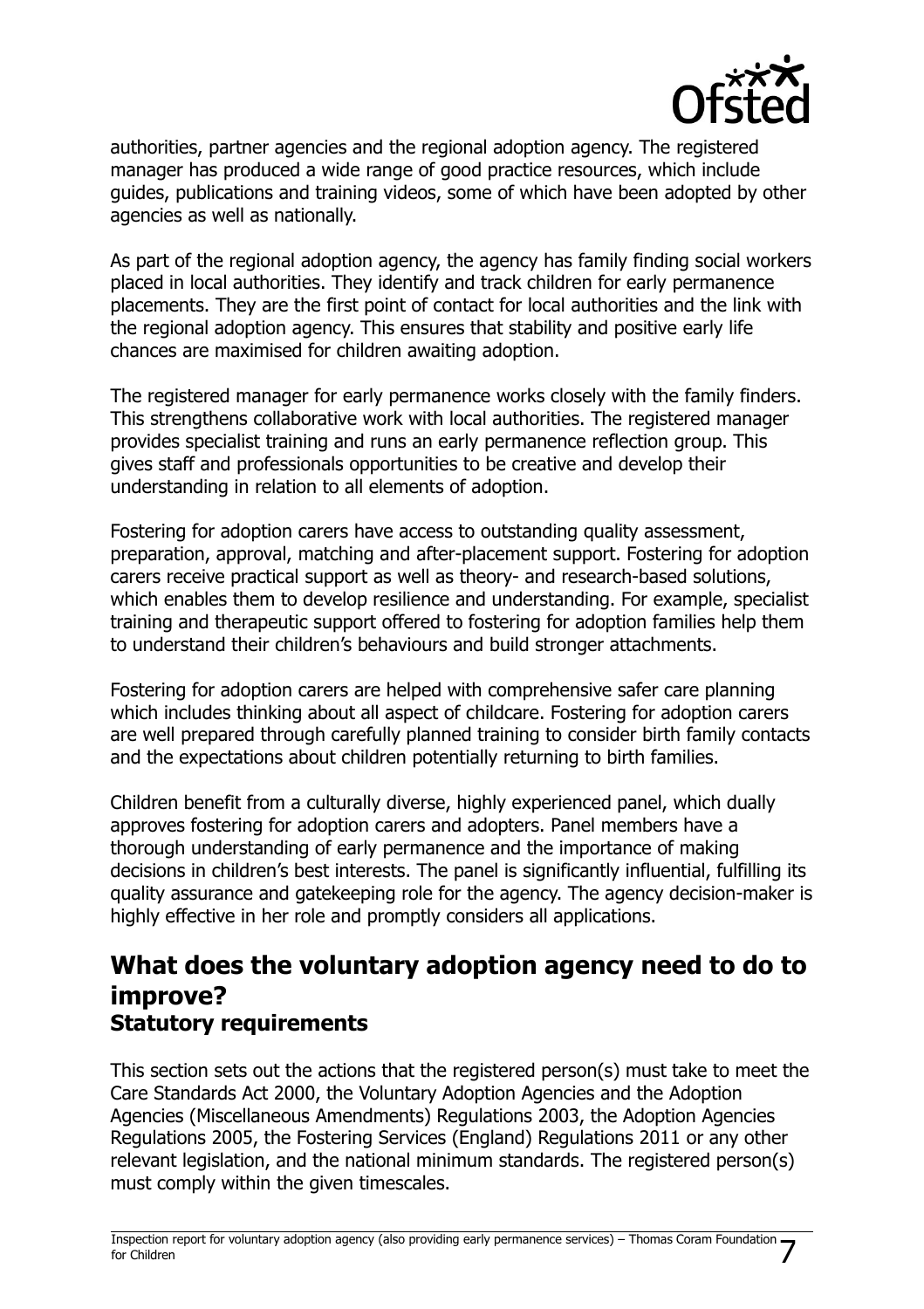

| <b>Requirement</b>                                                                                                                                                                                                                                                                                         | Due date            |
|------------------------------------------------------------------------------------------------------------------------------------------------------------------------------------------------------------------------------------------------------------------------------------------------------------|---------------------|
| If, in relation to an agency, any of the events listed in column<br>1 of the table in Schedule 4 takes place, the registered<br>provider and the manager shall without delay notify the<br>person indicated in respect of the event in column 2 of that<br>table.                                          | 31 December<br>2021 |
| Any notification made in accordance with this regulation<br>which is given orally shall be confirmed in writing within 14<br>days.                                                                                                                                                                         |                     |
| In the table-                                                                                                                                                                                                                                                                                              |                     |
| "approved by the agency" means approved by the agency as<br>suitable to be an adoptive parent in accordance with the<br>Adoption Agencies Regulations 1983.<br>(The Voluntary Adoption Agencies and the Adoption Agencies)<br>(Miscellaneous Amendments) Regulations 2003).<br>(Regulation 19 (1) (2) (3)) |                     |

## **Recommendation**

- The registered person should ensure that the agency has a record of the recruitment and suitability checks which have been carried out for staff, volunteers and persons on the central list which includes:
	- o checks to confirm qualifications which are a requirement and others which are considered by the agency to be relevant
	- $\circ$  at least two references, preferably one from a current employer, and where possible a statement from each referee as to their opinion of the person's suitability to work with children.

(National minimum standards for adoption, page 61, paragraph 21.3)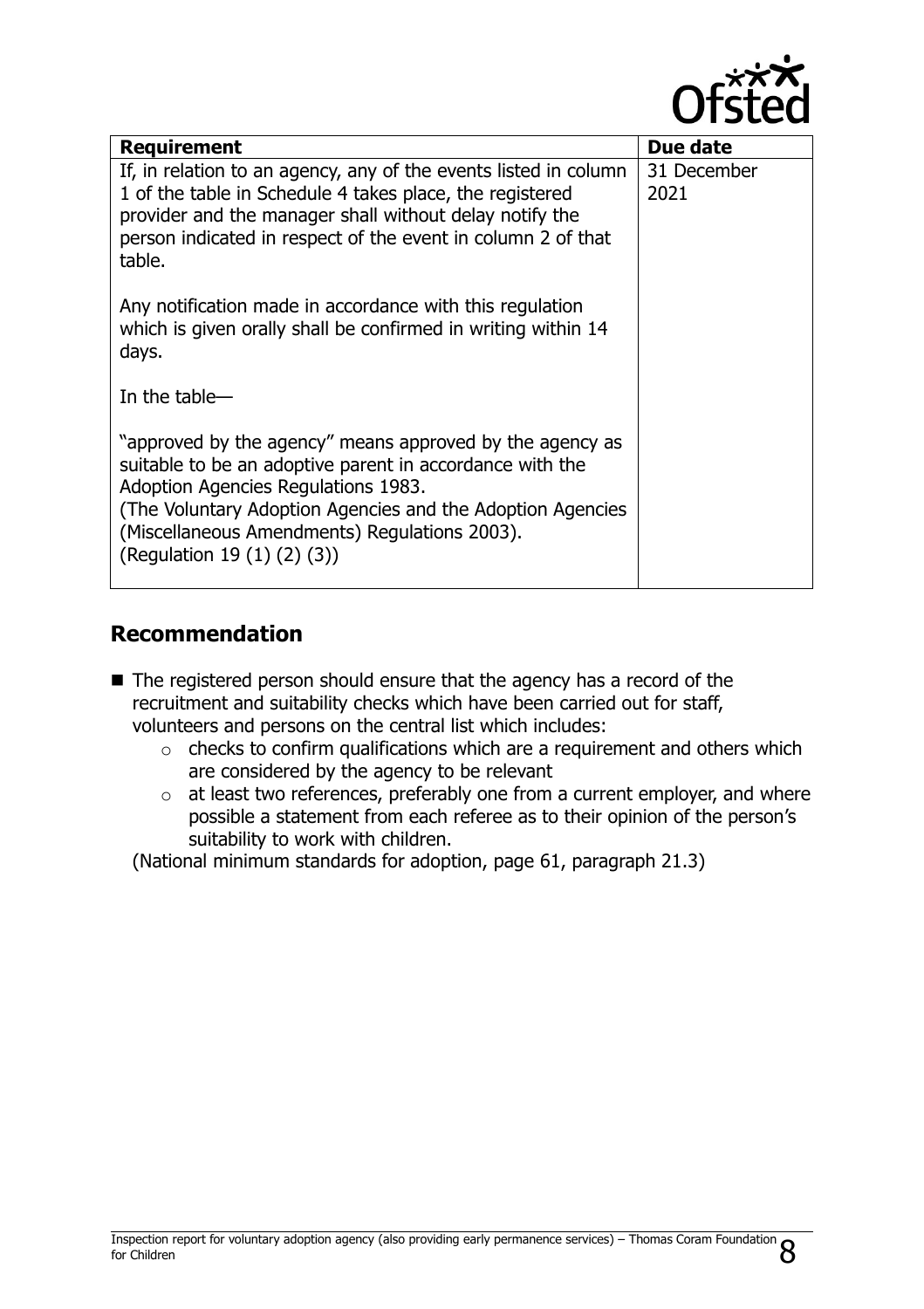

## **Information about this inspection**

Inspectors have looked closely at the experiences and progress of children and young people, using the 'Social care common inspection framework'. This inspection was carried out under the Care Standards Act 2000 to assess the effectiveness of the service, how it meets the core functions of the service as set out in legislation, and to consider how well it complies with the Voluntary Adoption Agencies and the Adoption Agencies (Miscellaneous Amendments) Regulations 2003, the Adoption Agencies Regulations 2005, the Fostering Services (England) Regulations 2011, any other relevant legislation, and the national minimum standards.

This voluntary adoption agency is also registered as an independent fostering agency to provide early permanence services (for example, Fostering for Adoption/concurrent planning) as their only fostering activity. We have undertaken the inspections of these agencies at the same time and published a combined inspection report.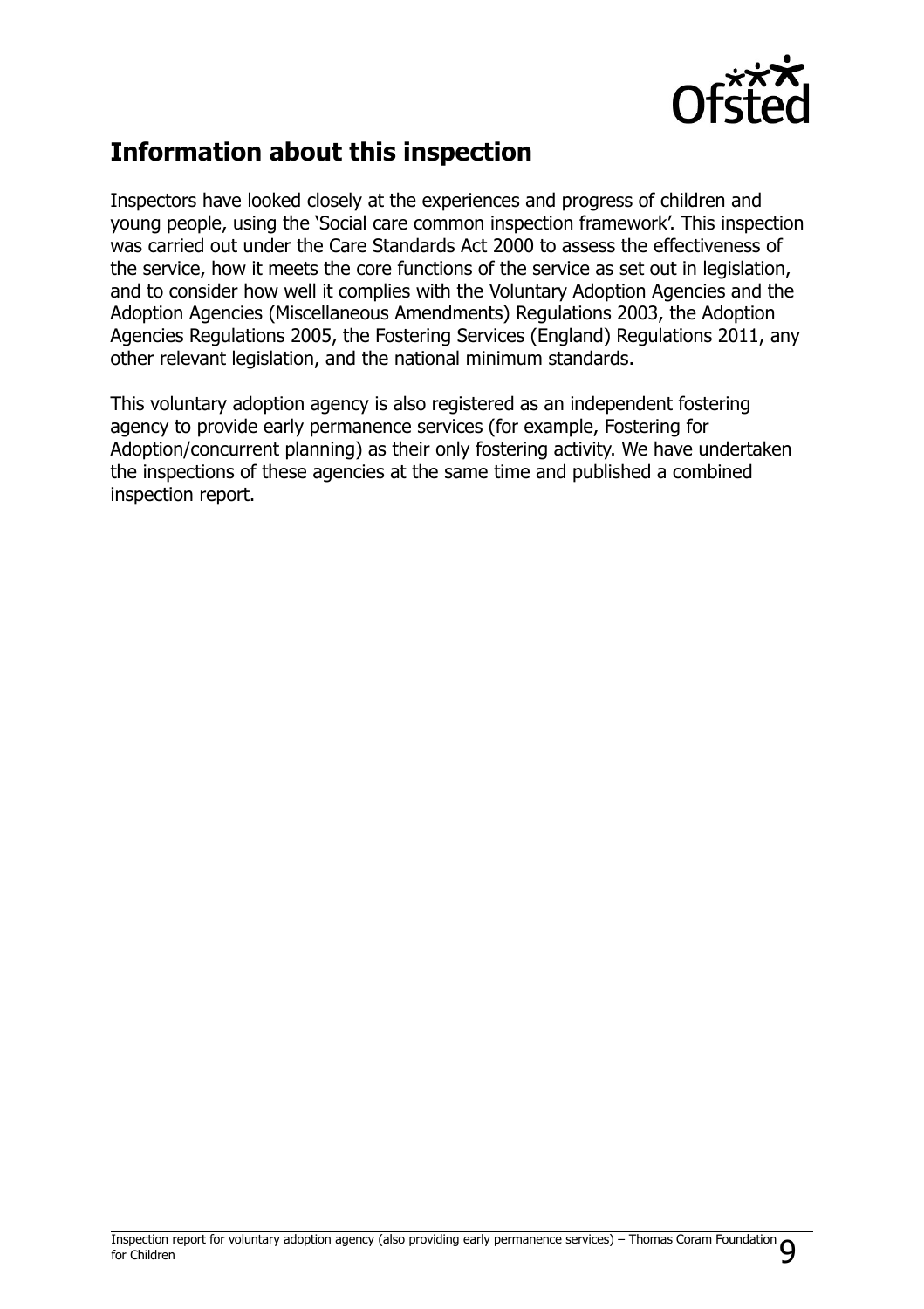

## **Voluntary adoption agency details**

**Unique reference number:** SC048496 **Registered provider:** Thomas Coram Foundation for Children **Registered provider address:** 49 Mecklenburgh Square, London WC1N 2QA **Responsible individual:** Sue Lowndes **Responsible manager:** Sarah Byatt **Telephone number:** 0207 520 0383 **Email address:** Sue.Lowndes@coram.org.uk

## **Independent fostering agency details**

**Unique reference number:** SC034087 **Registered provider:** Coram Fostering Service **Registered provider address:** 49 Mecklenburgh Square, London WC1N 2QA **Responsible individual:** Sue Lowndes **Registered manager:** Hannah Moss **Telephone number:** 0207 520 0383 **Email address:** Sue.Lowndes@coram.org.uk

## **Inspectors**

Christine Kennet, Her Majesty's Inspector Gulcin Ardic, Social Care Regulatory Inspector